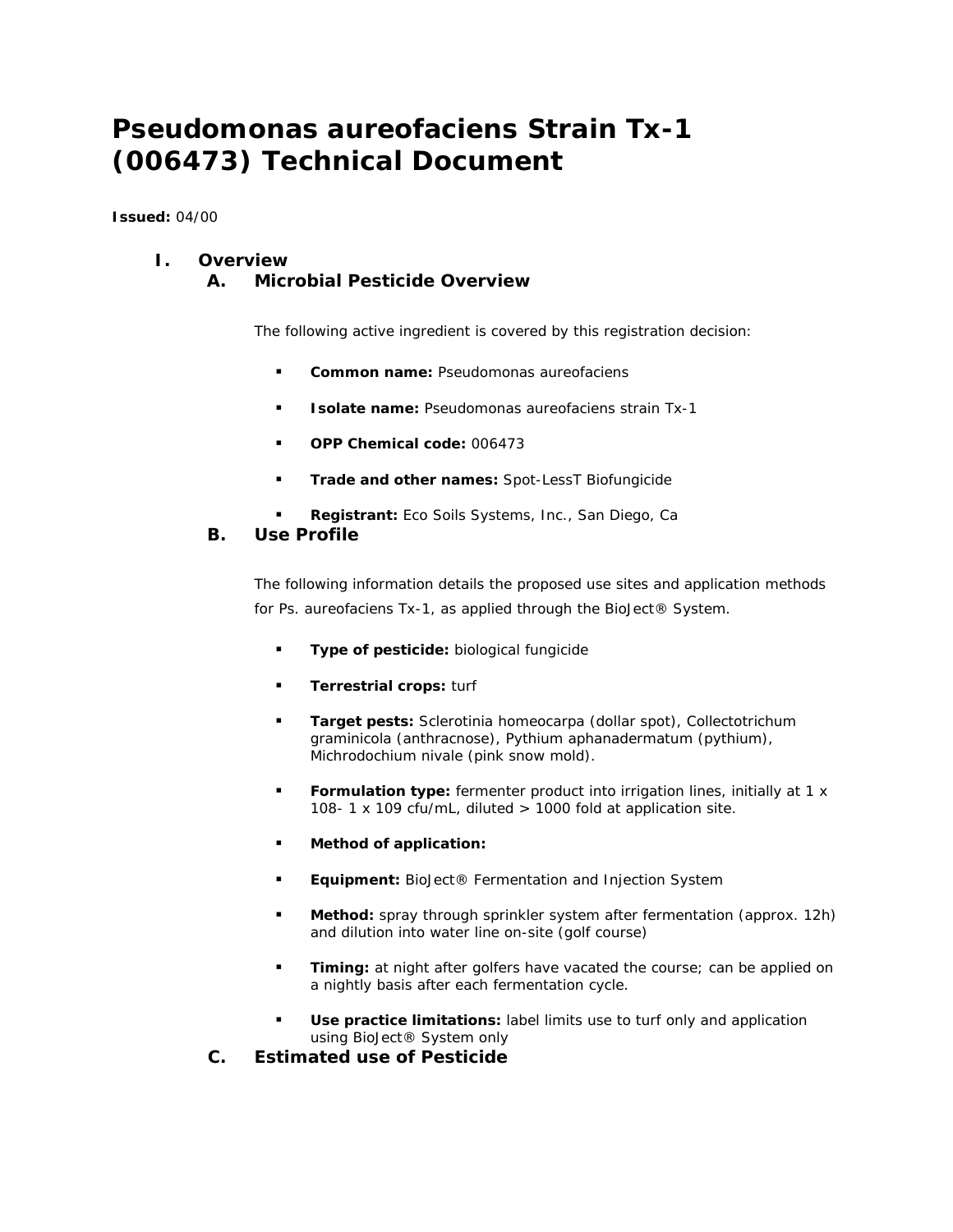There are approximately 10,000 golf course in the United States currently and Eco Soils estimates that 20% of these are potential customers of the BioJect System. The potential customers are located primarily in the eastern, midwestern and southern states. On a typical course approximately 50 acres will be treated with the BioJect System, hence, a maximum of 100,000 acres could be anticipated as being treated. However the registration is currently limited to 50,000 acres until the outstanding non-target organism data are satisfied.

## **D. Data Requirements**

Eco Soil Systems will submit the following data within the specified time-frames:

The following data must be submitted within the specified time-frames.

| <b>Study and Guideline</b>                                                                         | <b>Test Substance</b>                                                                | Due<br>Date         |
|----------------------------------------------------------------------------------------------------|--------------------------------------------------------------------------------------|---------------------|
| Avian Oral Toxicity/Pathogenicity Bobwhite<br>Quail<br>Harmonized Test Guideline 885.4050 (PDF) (6 | Undiluted BioJect®<br>Fermented<br>Pseudomonas<br>aureofaciens strain Tx- 9, 2000    | February            |
| pp, 15 K)                                                                                          | 1 Fermentation Broth<br>and Solids                                                   |                     |
| Avian Oral Toxicity/ Pathogenicity Mallard Duck                                                    | Undiluted BioJect®<br>Fermented                                                      |                     |
| Harmonized Test Guideline 885.4050 (PDF) (6                                                        | Pseudomonas<br>aureofaciens strain Tx- 9, 2000                                       | February            |
| pp, 15 K)                                                                                          | 1 Fermentation Broth<br>and Solids                                                   |                     |
| Freshwater Fish Toxicity/Pathogenicity Rainbow<br>Trout                                            | Undiluted BioJect®<br>Fermented                                                      |                     |
| Harmonized Test Guideline 885.4200 (PDF) (6<br>pp, 15 K)                                           | Pseudomonas<br>aureofaciens strain Tx- 9, 2000<br>1 Fermentation Broth<br>and Solids | February            |
| Freshwater Fish Toxicity/ Pathogenicity Bluegill<br>Sunfish                                        | Undiluted BioJect®<br>Fermented                                                      |                     |
| Harmonized Test Guideline 885.4200 (PDF) (6                                                        | Pseudomonas<br>aureofaciens strain Tx- 9, 2000                                       | February            |
| pp, 15 K)                                                                                          | 1 Fermentation Broth<br>and Solids                                                   |                     |
| Freshwater Aquatic Invertebrate Toxicity/<br>Pathogenicity/ Daphnia magna/                         | Undiluted BioJect®<br>Fermented                                                      | February<br>9, 2000 |

#### Eco Soil Systems Data Requirements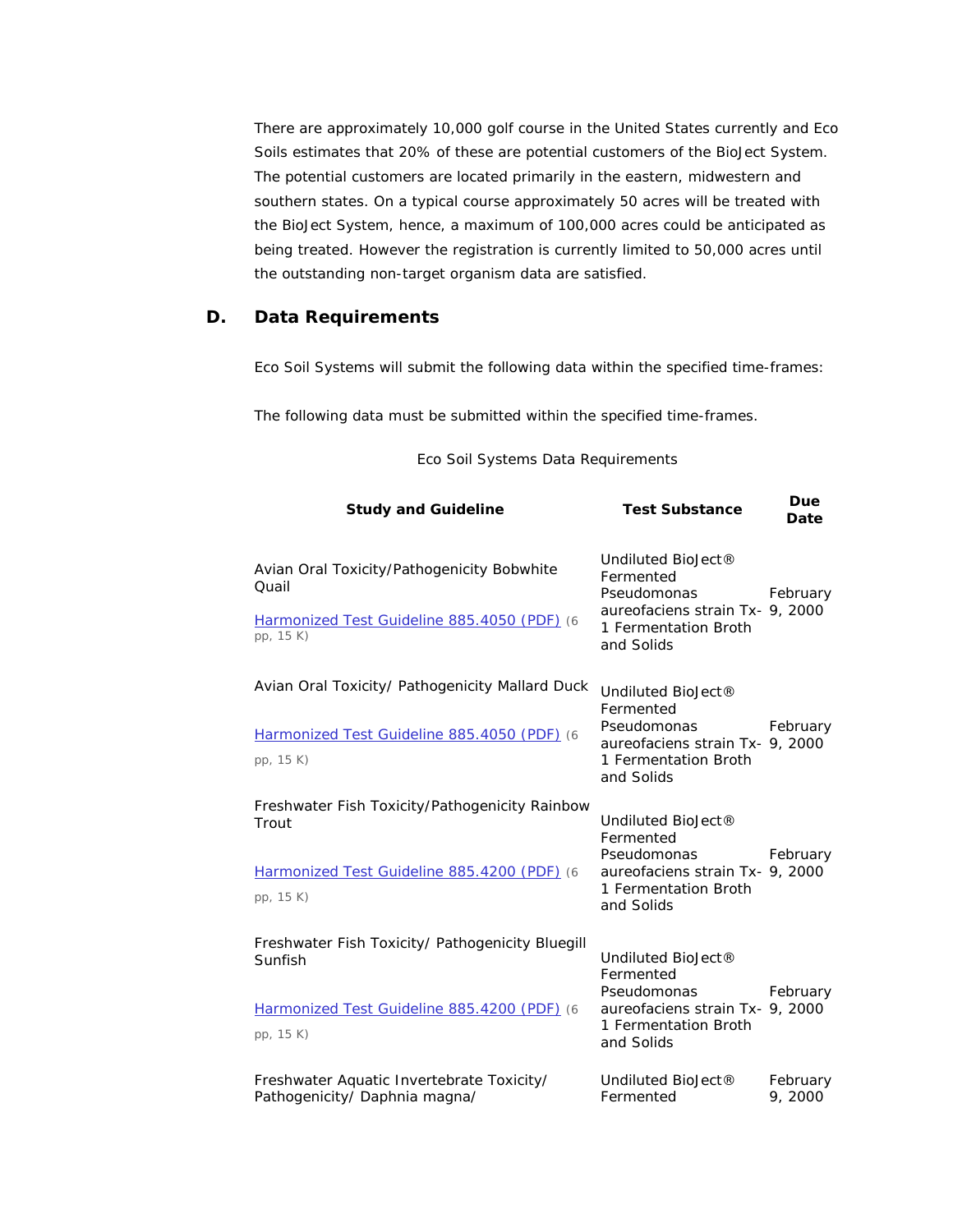| Harmonized Test Guideline 885.4240 (PDF) (7<br>pp, 16 K)                                                                                                                                                                                                                                   | Pseudomonas<br>aureofaciens strain Tx-<br>1 Fermentation Broth<br>and Solids                                            |          |
|--------------------------------------------------------------------------------------------------------------------------------------------------------------------------------------------------------------------------------------------------------------------------------------------|-------------------------------------------------------------------------------------------------------------------------|----------|
| Non-Target Insect Toxicity/ Pathogenicity/<br><b>Green Lacewing</b><br>Harmonized Test Guideline 885.4340 (PDF) (6<br>pp, 16 K)                                                                                                                                                            | Undiluted BioJect®<br>Fermented<br>Pseudomonas<br>aureofaciens strain Tx- 9, 2000<br>1 Fermentation Broth<br>and Solids | February |
| Non-Target Insect Toxicity/ Pathogenicity/<br>Parasitic Wasp<br>Harmonized Test Guideline 885.4340 (PDF) (6<br>pp, 16 K)                                                                                                                                                                   | Undiluted BioJect®<br>Fermented<br>Pseudomonas<br>aureofaciens strain Tx- 9, 2000<br>1 Fermentation Broth<br>and Solids | February |
| Non-Target Insect Toxicity/ Pathogenicity/<br>Ladybird Beetle<br>Harmonized Test Guideline 885.4340 (PDF) (6<br>pp, 16 K)                                                                                                                                                                  | Undiluted BioJect®<br>Fermented<br>Pseudomonas<br>aureofaciens strain Tx- 9, 2000<br>1 Fermentation Broth<br>and Solids | February |
| Honey Bee Toxicity/pathogenicity<br>Harmonized Test Guideline 885.4380 (4 pp, 10 K)                                                                                                                                                                                                        | Undiluted BioJect®<br>Fermented<br>Pseudomonas<br>aureofaciens strain Tx- 9, 2000<br>1 Fermentation Broth<br>and Solids | February |
| Quantitative analysis of 5 batches for<br>phenazine-1-carboxylic acid and other<br>Pseudomonas antibiotics along with a complete<br>literature search and copies of relevant<br>publications regarding antibiotic(including 1-<br>phenazine-carboxylic acid) production in<br>Pseudomonas. | Undiluted BioJect®<br>Fermented<br>Pseudomonas<br>aureofaciens strain Tx- 9, 2000<br>1 Fermentation Broth<br>and Solids | February |

## **E. Regulatory History**

Eco Soil Systems applied to register Pseudomonas aureofaciens Strain Tx-1 on June 23, 1997 for use on turf. Their application was received on July 15, 1997 and EPA published a notice of receipt in the Federal Register on December 9, 1997. No comments were received as of February 8, 1999.

## **F. Food Clearances/Tolerances**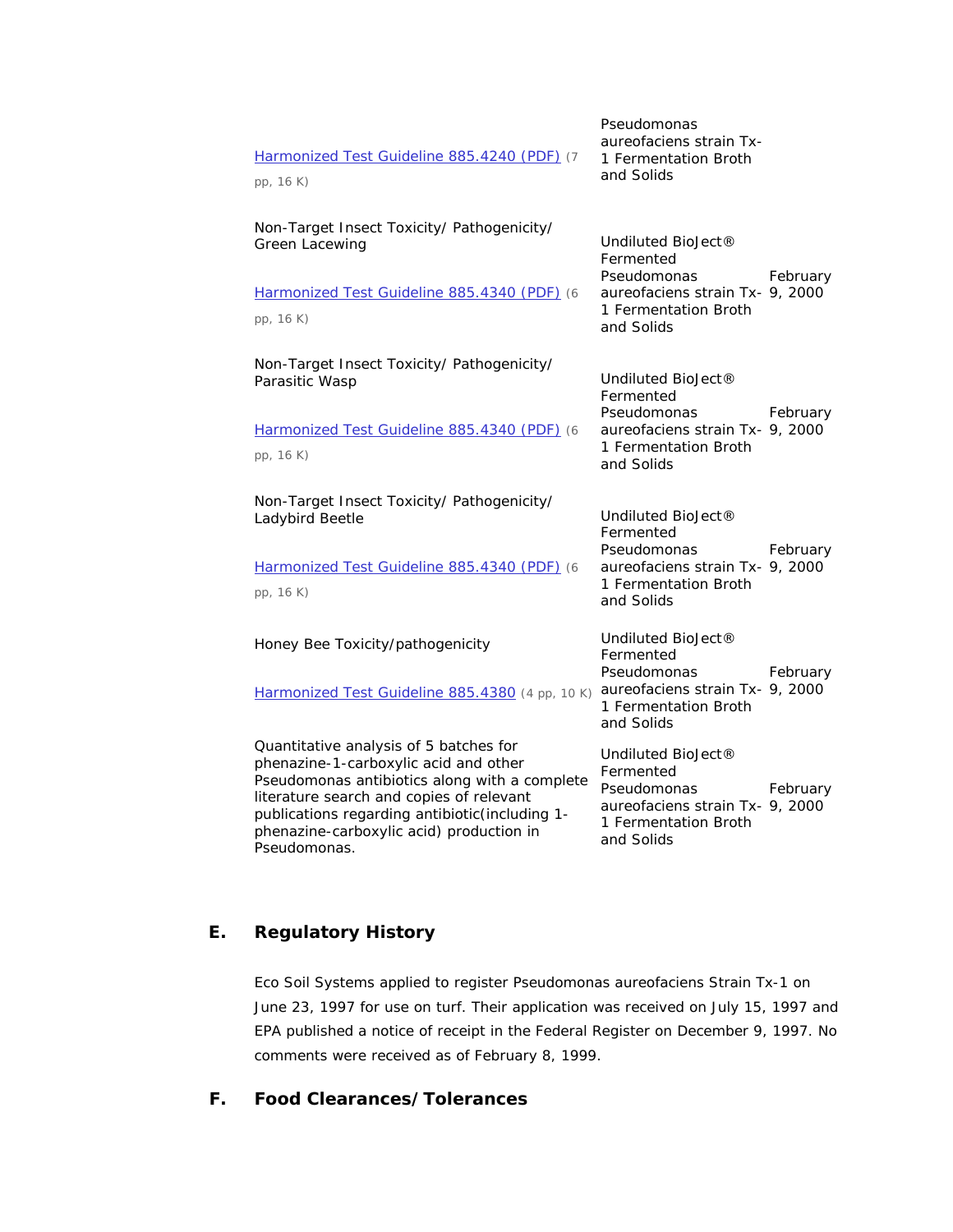None.

II.

## **III. Science Assessment A. Product Characterization Assessment**

All product characterization data requirements are satisfied for Pseudomonas aureofaciens strain Tx-1.

*Ps. aureofaciens* is a naturally occurring bacterium that is ubiquitous in soil and plant rhizospheres. Strains of this species have been used for biological control of several fungal plant diseases attacking the root zone of crop species. A phenazine antibiotic is produced by *Ps. aureofaciens* and is known to have antifungal properties that are useful in limiting the spread of fungal phytopathogens. This organism will be used in an on site fermentation and irrigation application system to target *Sclerotinia homeocarpa*, a significant fungal pathogen of bentgrass and ryegrass as used in golf course situations.

The physical state of this product will be the fermented culture of Ps. aureofaciens Tx-1 following 12 to 14 h of culture (approx. 108 cfu/mL final concentration; spent culture medium; pH 7.5) in the BioJect Fermentation and Injection System diluted with municipal (potable) water by injection into a sprinkler irrigation system. On some solid media (e.g., brain-heart infusion (BHIA), trypticase soy (TSA)) the bacterium produces circular orange colonies that are smooth, with an entire margin, convex, and translucent in opacity. On nutrient agar the colonies are cream colored. A green fluorescent pigment is produced upon culture on King's B medium.

This assessment of product analysis is based upon adequate quality control as provided at the time of culture (i.e., operation of the BioJect System) of Ps. aureofaciens Tx-1. Quality control measures considered as required for assurance of a safe product include, but are not limited to:

1. Scheduled maintenance and replacement, as per BULB manufacturer's instructions, must be followed to ensure adequate (UV) BACTERICIDAL intensity.

- 2. the injection system providing for the introduction of Ps. aureofaciens Tx-1 into the fermentation tank must be working in an accurate fashion to assure delivery of inoculum.
- 3. only potable water is to be used as a source for MEDIA PREPARATION and DISINFECTION of the BioJect System.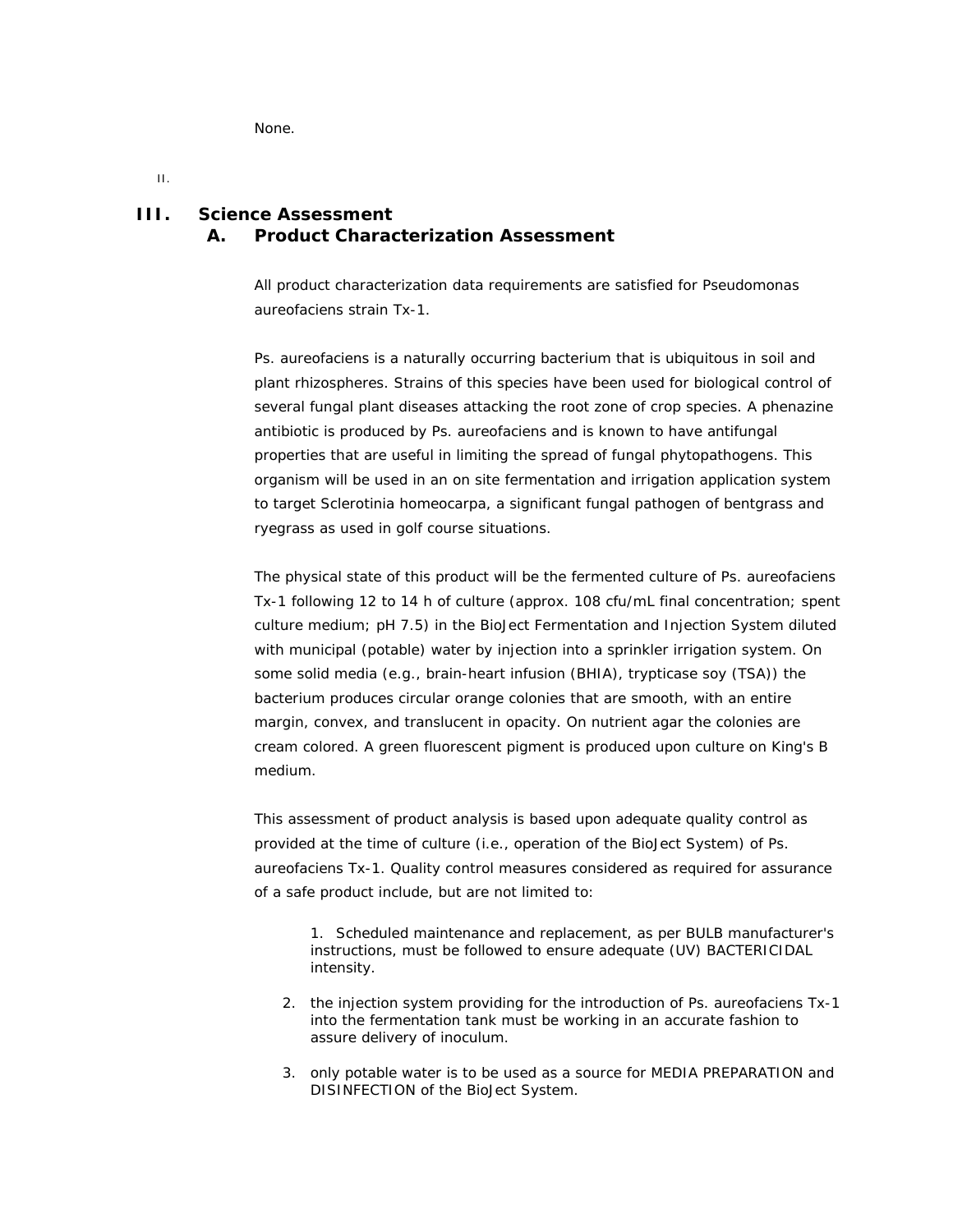4. a disinfecting wash (e.g., peracetic acid) of the fermentation tank and associated lines must be included immediately prior to every fermentation cycle.

If any of the above procedures are not followed, the resulting batch must be aborted and appropriately disposed.

#### Table 1. Product Characterization

| <b>Guideline</b>                                           | Study                                                                                                                                                                                                                                                                                                                                                                                                      | <b>Result</b>                                                                                                                                                                                                                                                                                                                                                                                                                                                                                                                                                                                                                                                                                                                | MI R                                               |
|------------------------------------------------------------|------------------------------------------------------------------------------------------------------------------------------------------------------------------------------------------------------------------------------------------------------------------------------------------------------------------------------------------------------------------------------------------------------------|------------------------------------------------------------------------------------------------------------------------------------------------------------------------------------------------------------------------------------------------------------------------------------------------------------------------------------------------------------------------------------------------------------------------------------------------------------------------------------------------------------------------------------------------------------------------------------------------------------------------------------------------------------------------------------------------------------------------------|----------------------------------------------------|
| $151A-10-$<br>12<br>$151A-13$ ,<br>15<br>$151A-21$ ,<br>22 | Ping Fungicide: Product Identity and<br>Composition; Analysis and<br>Certification of Product Ingredients;<br>Ping Fungicide: Physical and Chemical<br>Properties; Response of EPA Letter of<br>December 17, 1997: Manufacturing<br>Process; Discussion of Impurities;<br>Growth of Pseudomonas aureofaciens<br>strain Tx-1 Using the BioJect<br>Automated Microbial Fermentation and<br>Injection System. | Ps. aureofaciens Tx-1 was isolated from<br>turfgrass. soil in 1956 at Michigan State<br>University; this species occurs naturally<br>in soil and water. Tx-1 is resistant to<br>rifampicin, grows from 4 - 37 C,<br>produces phenazine 1-carboxylic acid<br>and green fluorescent pigment on King's<br>B medium. Substrate utilization, fatty<br>acid methyl ester analysis, and<br>biochemical characteristics were<br>supportive of the finding that Tx-1<br>belongs to the specific epithet<br>'aureofaciens'. Growth inhibition of<br>several fungal phytopathogens was<br>demonstrated by in vitro plate assays.<br>Spot-Less®, previously Ping®,<br>Fungicide, is produced at 2.9 x 10 10 to<br>5.8 x 1011 cfu/fl. oz. | 44337<br>44337<br>44337<br>44461<br>44437<br>44461 |
| $151 - 20$                                                 | Supplemental Product Identification<br>data to Support Registration (EPA File<br>Symbol 70688-R)                                                                                                                                                                                                                                                                                                           | ATCC Identification: Gram negative,<br>aerobic, motile rods, polar flagella<br>(multiple); translucent, convex, smooth,<br>circular colonies; orange pigment on<br>TSA and BHIA, fluorescent pigment on<br>King's B. DNA sequence of the 16S<br>rRNA gene presented.                                                                                                                                                                                                                                                                                                                                                                                                                                                         | 44422                                              |

#### **B. Human Health Assessment**

There is a reasonable certainty that no harm will result from non-dietary exposure to Pseudomonas aureofaciens strain Tx-1.

0. Toxicity/Pathogenicity Assessment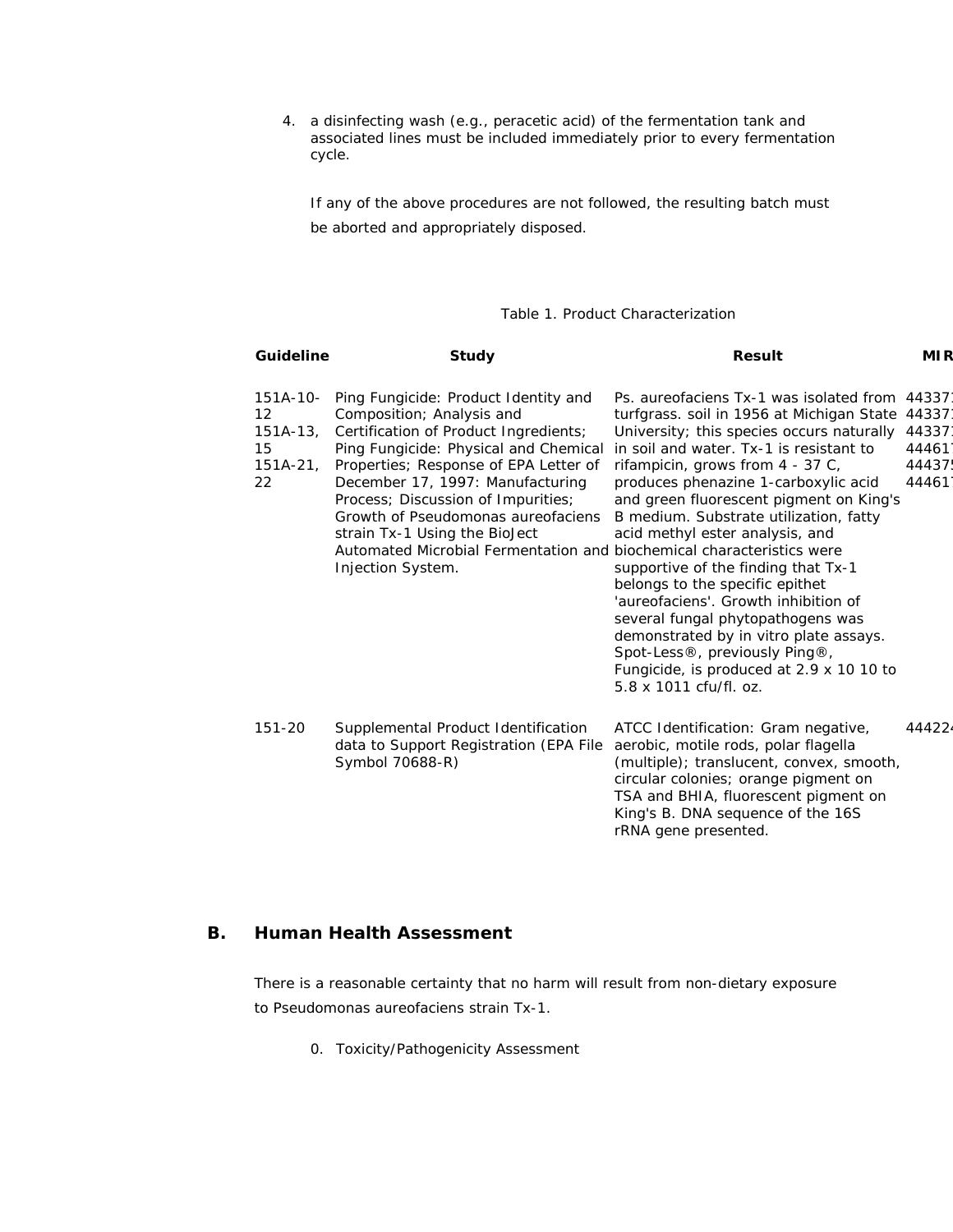Certain acute toxicity studies for the technical grade active ingredient, Ps. aureofaciens Tx-1, have been submitted and adequately satisfy the requirements as set forth in 40 CFR 158.740 for non-food/feed use of microbial control agents.

#### Table 2. Acute Toxicity Studies

| <b>Guideline</b>                               | Study                                     | <b>Result</b>                                                                                                                                                                                                                                                                                     | <b>Toxicity</b><br>Categor |
|------------------------------------------------|-------------------------------------------|---------------------------------------------------------------------------------------------------------------------------------------------------------------------------------------------------------------------------------------------------------------------------------------------------|----------------------------|
| $81 - 1$<br><u>870.1100</u>                    | Acute Oral Tox.                           | Test Material: Ps. aureofaciens Tx-1, lot<br>9730004.                                                                                                                                                                                                                                             | IV                         |
| $(PDF)$ (10 pp,<br>26 K)                       |                                           | One female rat displayed weight loss from day 7<br>to 14; dilated pupils were noted in three female<br>rats days 1 to 4; no abnormalities noted at<br>necropsy; LD50 was greater than 5000 mg/kg of<br>body weight.                                                                               |                            |
| $81 - 5$<br>870.2500                           | Primary Skin<br>Irritation                | Test Material: Ps. aureofaciens Tx-1, lot<br>9730004.                                                                                                                                                                                                                                             | IV                         |
| $(PDF)$ (8 pp,<br>21 K)                        |                                           | Slight dermal irritation and erythema at 1 h<br>resolved by 72 h; tan discoloration at test site in<br>all rabbits; primary irritation index = $0.63$ .                                                                                                                                           |                            |
| 152A-10<br>885.3050<br>$(PDF)$ (8 pp,<br>20 K) | Acute Oral<br>Toxicity /<br>Pathogenicity | Test Material: Ps. fluorescens EG-1053-TGAI; No IV<br>significant effect on mean body weight and no<br>mortality associated with treatment; Ps.<br>fluorescens considered non-pathogenic at 2.6 x<br>10 9 cfu/kg *                                                                                |                            |
| 152A-12<br>885.3150<br>$(PDF)$ (8 pp,<br>20 K) | Toxicity /<br>Pathogenicity               | Acute Pulmonary Test Material: Ps. fluorescens EG-1053-TGAI; Ps. IV<br>fluorescens was not infective, toxic or<br>pathogenic for rats when administered at 1.5 x<br>108 cfu/animal. There was no effect on mean<br>body weight gain, no mortality recorded and no<br>treatment related lesions. * |                            |
| 152A-13<br>885.3200<br>$(PDF)$ (8 pp,<br>20 K) | Acute<br>Intravenous<br>Toxicity / Path.  | Test Material: Ps. fluorescens EG-1053-TGAI;<br>Treatment had no significant effect on mean<br>body weight of mice; no mortalities were<br>recorded and no treatment related lesions when<br>administered at 2.2 x 108 cfu/kg.*                                                                   | IV                         |
| $81 - 2$<br>870.1200<br>(PDF) (10 pp,<br>25 K) | <b>Acute Dermal</b><br>Toxicity           | Test Material: Ps. fluorescens EG-1053-TGAI;<br>Mean body weights of rats increased during the<br>14 d study; Ps. fluorescens was considered non-<br>toxic when applied to rabbit skin*                                                                                                           | IV                         |
| 152A-15                                        | Hyper-sensitivity None reported           |                                                                                                                                                                                                                                                                                                   | NА                         |

885.3400 (PDF) (3 pp, 8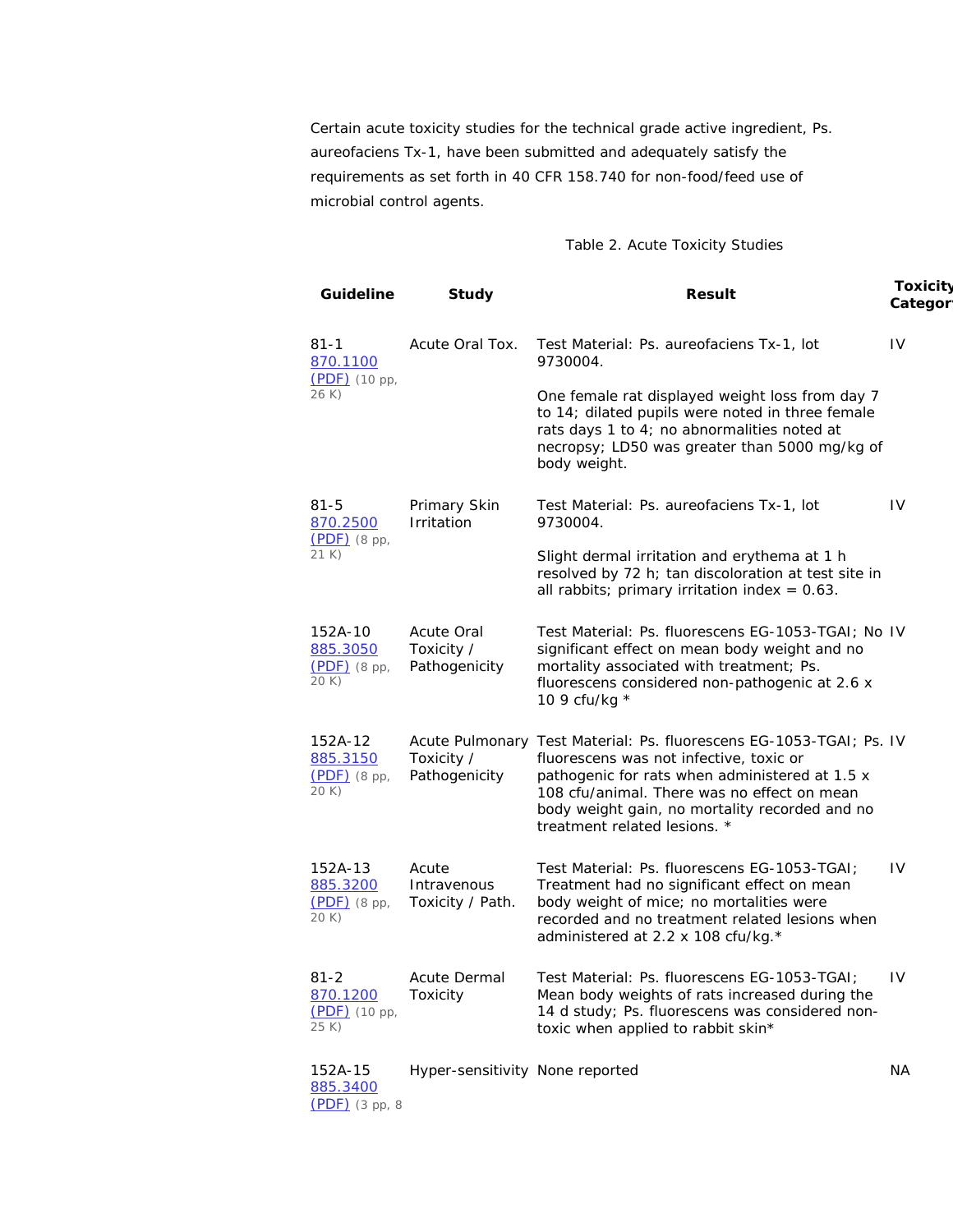\* studies bridged from (Pseudomonas fluorescens)

The oral toxicity study conducted in support of Ps. aureofaciens Tx-1 resulted in the finding that the LD50 was greater than 5000 mg/kg of body weight and, therefore, correlated with toxicity category IV. Of the 10 Sprague-Dawley Rats tested with the TGAI, one female displayed a weight loss over the last half of the study; all others gained weight. No abnormalities were noted in any of the animals upon examination at the end of the study.

The Primary Dermal Irritation Study indicated that Ps. aureofaciens Tx-1 was in toxicity category IV with respect to dermal irritation. The six New Zealand White rabbits all exhibited a slight erythema at 1 h post treatment with the TGAI. However, all resolved this inflammation by 72 h post-dosing.

The acute oral toxicity and dermal irritation studies submitted for the active ingredient Ps. aureofaciens Tx-1 demonstrate a lack of toxicity or adverse effects following dosage with amounts (cfu) surpassing those present following application of this bacterium through irrigation lines and sprinklers on golf courses. Of course, this determination is for the active ingredient as applied through the BioJect Automated Microbial Fermentation and Injection System as currently designed; any changes in the identity of the active ingredient or significant alterations to the BioJect System will require a full assessment for potential adverse effects.

1. Exposure and Risk Assessment

Based upon the intended application of the product to non-food and nonfeed uses, a tolerance exemption or limit is not needed. Due to the method of application (i.e., through irrigation sprinklers), a route for dermal, eye and oral contact exists for this organism. Due in part to the nocturnal application of this product after golf courses would normally be closed to golfers, exposure to non-applicators is greatly reduced. This organism, Ps. aureofaciens, is known to be susceptible to the detrimental effects of UV light, and therefore, would decrease significantly into daylight hours when golfers and turf maintenance staff would be present. Additionally, the volume of water applied as part of the irrigation and application process would not only dilute the concentration of the active

K)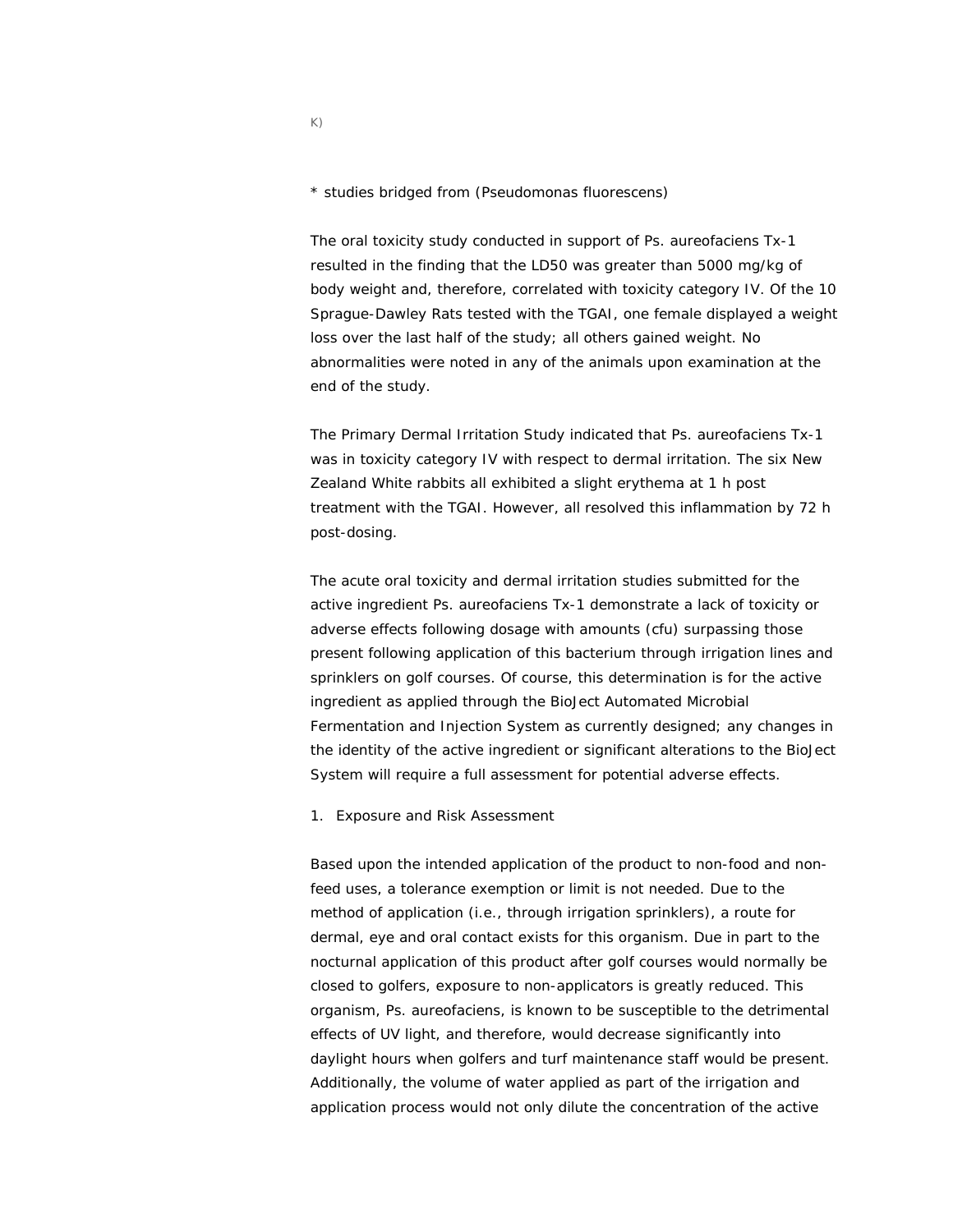ingredient, but also wash many of the cells into the thatch and soil profile where contact with humans and animals is greatly reduced.

With the BioJect Automated Microbial Fermentation and Injection System being a closed system in that the inoculum and medium are directly injected into the fermentation tank and distribution to the site of application is through sealed irrigation lines, personal protective equipment as often used in the application of microbial biopesticides is not considered relevant. It is the Agency's opinion that Ps. aureofaciens Tx-1 as applied through the BioJect System will not result in a significant risk to human health.

Review of the available toxicology data and literature submitted in support of registration indicates that sufficient information is available to allow for characterization of the risks to humans. Products which contain Ps. aureofaciens Tx-1 are not likely to produce adverse effects on humans and Ps. aureofaciens is generally considered as non-pathogenic to humans. This organism has been used for two years under non-pesticidal claims in the BioJect System with no reports of incidents of adverse effects or reactions. There are no reports of Ps. aureofaciens causing adverse effects in (or under) clinical situations and this organism is not considered a threat to human health.

The use patterns of this biofungicide does not include food or feed uses and, therefore, the establishment of an exemption from tolerance or the establishment of a tolerance limit is not required under the provisions of FFDCA section 408.

#### **C. Environmental Assessment**

According to Eco Soil Systems, Ps. aureofaciens strain Tx-1 is currently being applied through approximately 200 Bioject® units, distributed within the U.S., reportedly on a maximum of 19,700 acres of commercial golf course turf. Some of these units have been in use since 1997. To date, "[n]o adverse effects to human health or to the environment have been reported" as a result of the Tx-1 applications.

Exposures of non-target organisms to Ps. aureofaciens strain Tx-1 will increase as a result of continuous applications via the BioJect® System through sprinkler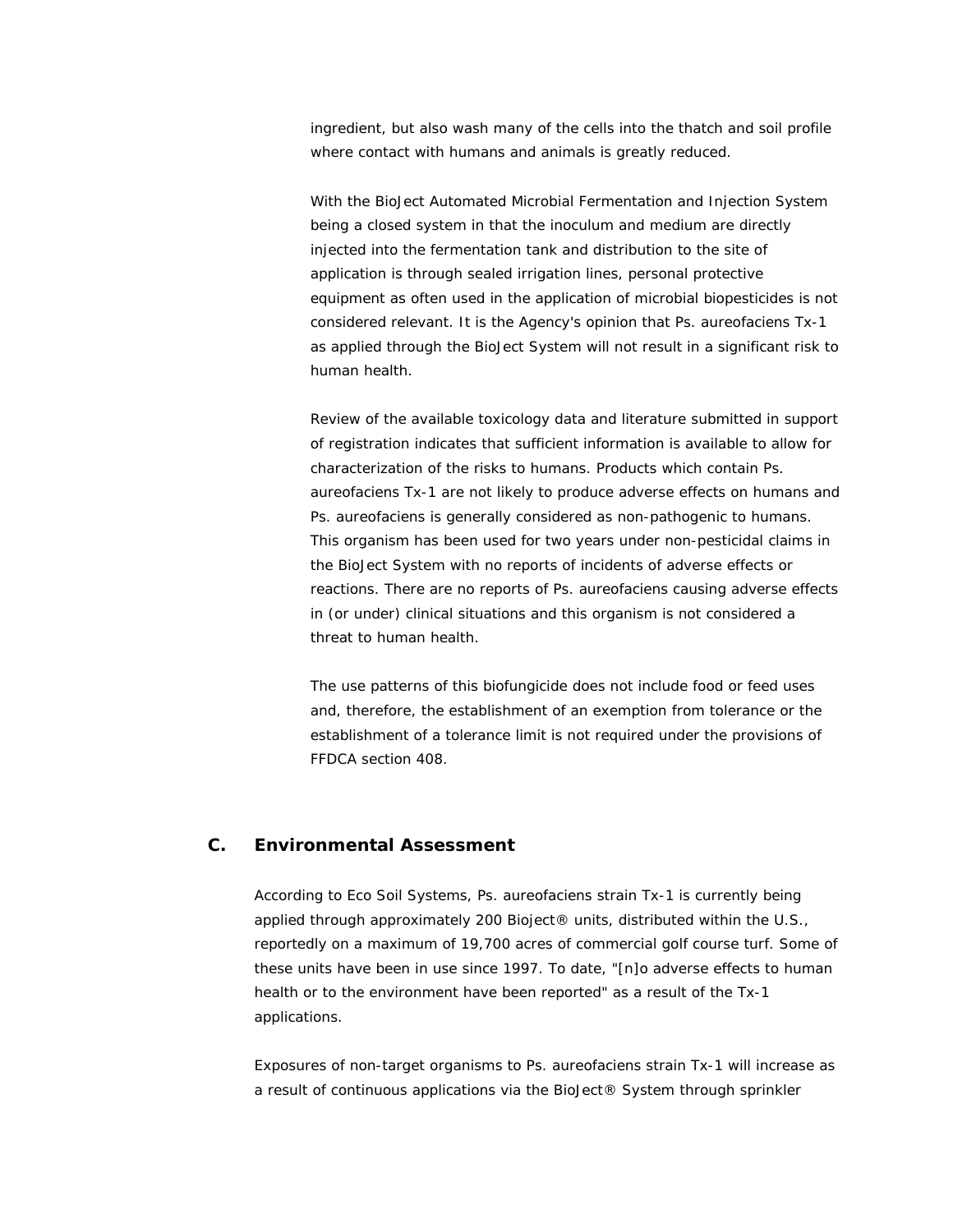irrigation and it cannot be determined if such exposures would lead to hazardous effects, based on the submitted information to date. An antibiotic, phenazine-1 carboxylic acid is produced by Pseudomonas aureofaciens strain Tx-1. The average amount that is produced during fermentation of the strain and its spectrum of activity has not been sufficiently addressed to allay nontarget organism toxicity testing. Other secondary metabolites may be produced as well. Since the intended use pattern involves continuous application(s) of Ps. aureofaciens strain Tx-1, there is a concern for increased exposure of the intended strain over naturally-occurring populations of Ps. aureofaciens, other phenazineproducing pseudomonads, and an increased runoff to the aquatic environment. Pseudomonas species are efficient saprophytic chemo-organotrophs (nutritionally versatile) and thrive under moist conditions in soil, in sewage sediments and aquatic environments; capable of survival and multiplication for months $(1)$ .

However, in consideration of the open literature regarding the biology of Pseudomonas aureofaciens and current golf course management recommendations, it would appear that continuous applications of Ps. aureofaciens strain Tx-1 when applied through the Bioject® system under similar rates, frequencies and conditions as previously applied on the specified golf courses would not lead to irreversible ecological hazards for the duration of a limited acreage conditional golf course registration.

No definitive risk assessments to aquatic and terrestrial wildlife can be made without appropriate pathogenicity and toxicity testing. Therefore, the following data are necessary to more fully characterize the non-target organism risk.

#### **Study and Guideline Test Substance**

| Guideline                                             | Study                                                 |  |
|-------------------------------------------------------|-------------------------------------------------------|--|
| Avian Oral Toxicity/Pathogenicity Bobwhite Quail      | Undiluted BioJect® Fermen<br>Pseudomonas aureofaciens |  |
| Harmonized Test Guideline 885.4050 (PDF) (6 pp, 15 K) | strain Tx-1 Fermentation B<br>and Solids              |  |
| Avian Oral Toxicity/ Pathogenicity Mallard Duck       | Undiluted BioJect® Fermen<br>Pseudomonas aureofaciens |  |
| Harmonized Test Guideline 885.4050 (PDF) (6 pp, 15 K) | strain Tx-1 Fermentation B<br>and Solids              |  |
| Freshwater Fish Toxicity/Pathogenicity Rainbow Trout  | Undiluted BioJect® Fermen<br>Pseudomonas aureofaciens |  |
| Harmonized Test Guideline 885.4200 (PDF) (6 pp, 15 K) | strain Tx-1 Fermentation B<br>and Solids              |  |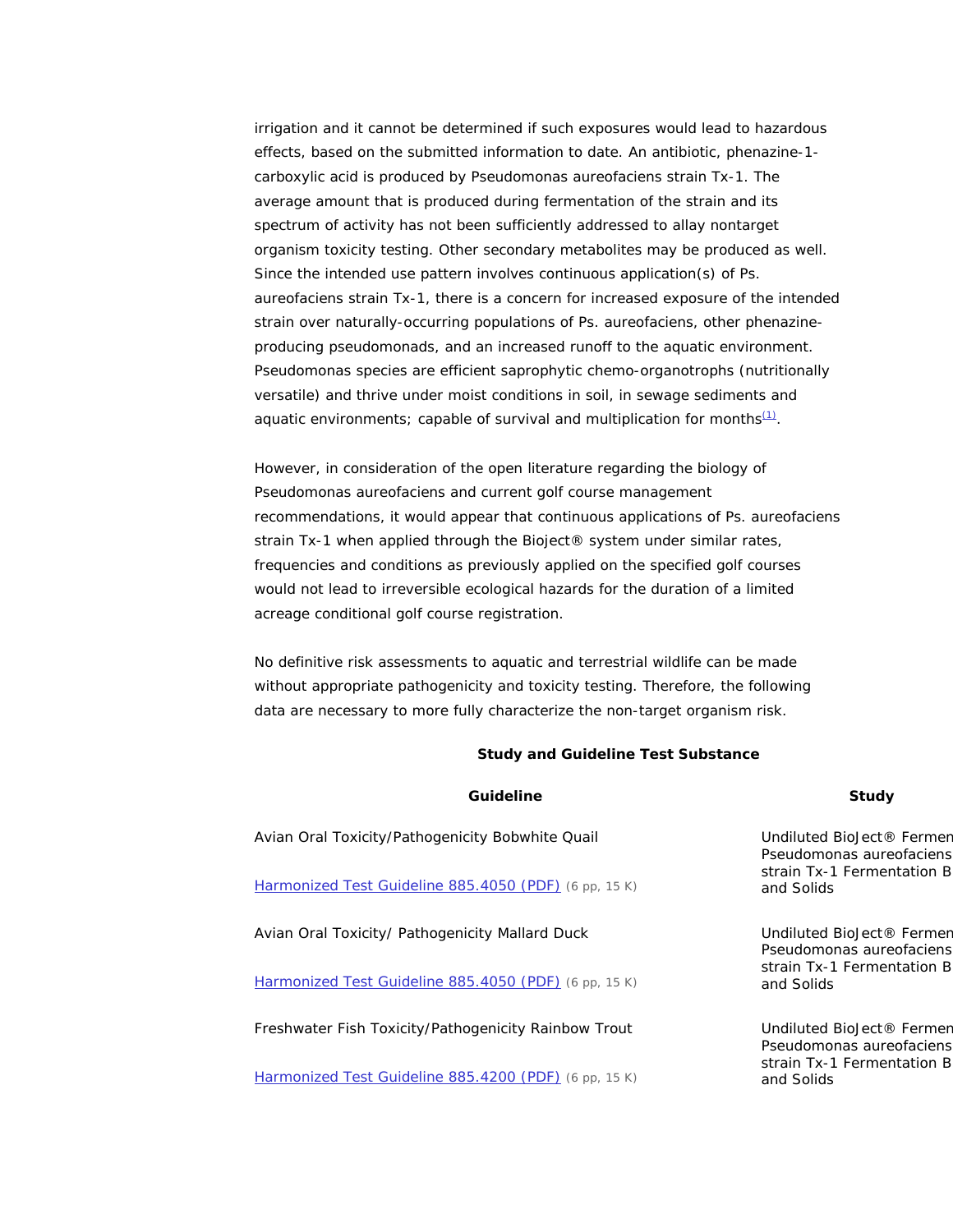| Freshwater Fish Toxicity/ Pathogenicity Bluegill Sunfish                                                                                                                                           | Undiluted BioJect® Fermen<br>Pseudomonas aureofaciens<br>strain Tx-1 Fermentation B<br>and Solids |  |
|----------------------------------------------------------------------------------------------------------------------------------------------------------------------------------------------------|---------------------------------------------------------------------------------------------------|--|
| Harmonized Test Guideline 885.4200 (PDF) (6 pp, 15 K)                                                                                                                                              |                                                                                                   |  |
| Freshwater Aquatic Invertebrate Toxicity/ Pathogenicity/ Daphnia<br>magna/                                                                                                                         | Undiluted BioJect® Fermen<br>Pseudomonas aureofaciens<br>strain Tx-1 Fermentation B               |  |
| Harmonized Test Guideline 885.4240 (PDF) (7 pp, 16 K)                                                                                                                                              | and Solids                                                                                        |  |
| Non-Target Insect Toxicity/ Pathogenicity/ Green Lacewing                                                                                                                                          | Undiluted BioJect® Fermen<br>Pseudomonas aureofaciens<br>strain Tx-1 Fermentation B<br>and Solids |  |
| Harmonized Test Guideline 885.4340 (PDF) (6 pp, 16 K)                                                                                                                                              |                                                                                                   |  |
| Non-Target Insect Toxicity/ Pathogenicity/ Parasitic Wasp                                                                                                                                          | Undiluted BioJect® Fermen<br>Pseudomonas aureofaciens<br>strain Tx-1 Fermentation B<br>and Solids |  |
| Harmonized Test Guideline 885.4340 (PDF) (6 pp, 16 K)                                                                                                                                              |                                                                                                   |  |
| Non-Target Insect Toxicity/ Pathogenicity/ Ladybird Beetle                                                                                                                                         | Undiluted BioJect® Fermen<br>Pseudomonas aureofaciens<br>strain Tx-1 Fermentation B<br>and Solids |  |
| Harmonized Test Guideline 885.4340 (PDF) (6 pp, 16 K)                                                                                                                                              |                                                                                                   |  |
| Honey Bee Toxicity/Pathogenicity                                                                                                                                                                   | Undiluted BioJect® Fermen<br>Pseudomonas aureofaciens<br>strain Tx-1 Fermentation B<br>and Solids |  |
| Harmonized Test Guideline 885.4380 (4 pp, 10 K)                                                                                                                                                    |                                                                                                   |  |
| Quantitative analysis of 5 batches for phenazine-1-carboxylic acid and Undiluted BioJect® Fermer<br>other Pseudomonas antibiotics along with a complete literature search Pseudomonas aureofaciens |                                                                                                   |  |

strain Tx-1 Fermentation B

and Solids

**D. Efficay Data** 

The Eco Soil Systems' submissions contain several efficacy studies which compared Pseudomonas aureofaciens strain Tx-1 (hereafter abbreviated, "Tx-1") application to propiconazole and/or chlorothalonil, iprodione, mycobutanil or triadimefon to control fungal diseases on turf. Abbreviated summaries and results are provided for each study; followed by BPPD evaluation of all submitted studies.

and copies of relevant publications regarding antibiotic(including 1-

phenazine-carboxylic acid) production in Pseudomonas.

*Biological Control of Dollar Spot 1998 - P.J. Dwyer & J.M. Vargas, Jr., Michigan State University:* A 10-wk small plot (9 sq. ft) field trial comparing multiple and frequent applications of Tx-1 with or without a single application of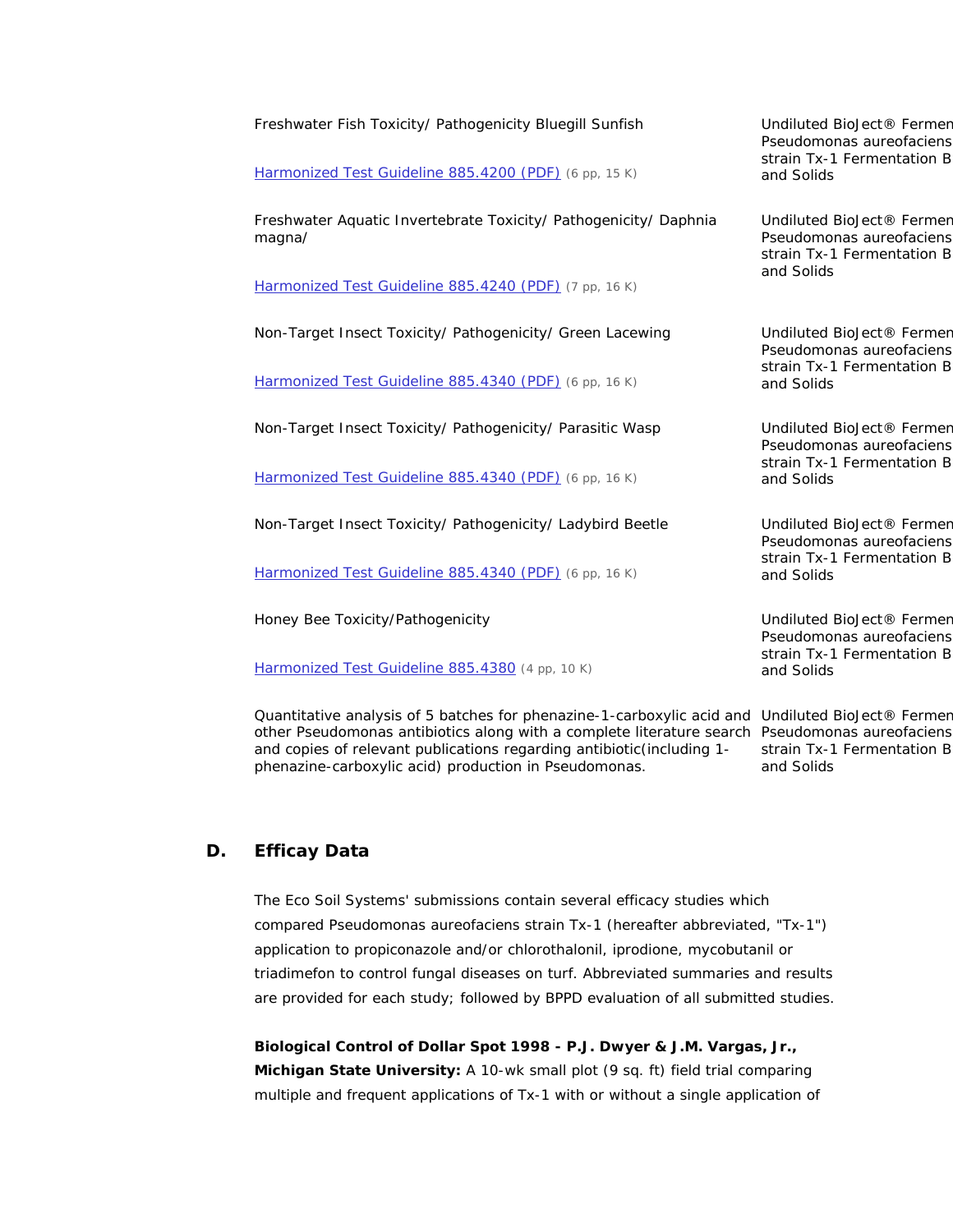propiconazole (Banner®) was conducted at an on-site university turfgrass research station. Results showed:

> 0. a significant level of control of dollar spot (*Sclerotinia homeocarpa*) was achieved and sustained by weekly applications (5x per wk) of Tx-1 (=total of 50 applications, by normal irrigation) as compared to field plots which did not receive Tx-1 treatment;

- 1. application of Tx-1 at weekly intervals (one application/week = 10 total) provided significant levels of control for some weeks, (compared to untreated plots), but not as acceptable as 5 times per week;
- 2. a single application of propiconazole can reduce the number of dollar spots compared to multiple and frequent applications of Tx-1 (5x per week); both Tx-1 and propiconazole maintained a similar level of control until the 6<sup>th</sup> week when propiconazole lost its efficacy and Tx-1 provided significantly greater levels of control; and,
- 3. continued significant control of dollar spot was achieved with a single application of propiconazole in conjunction with multiple and frequent applications of Tx-1 (total of 50 applications).

*Evaluation of the BioJect System for the Control of Dollar Spot , 1998 - J. Bresnahan, Univ. of Massachusetts:* Comparative efficacy experiments for suppression of dollar spot of turfgrass were evaluated on field plots  $(3 \times 6 \text{ ft})$  in a completely randomized design, replicated 4 times at four western Massachusetts locations (3 golf courses and 1 university research station-abbreviated as U/Mass). Treatment areas were maintained under normal maintenance schedules; no fungicides were applied by golf course superintendents. Five fungicide treatments included nightly applications of Tx-1 every night at 1 x  $10^{-8}$  cfu/ml singly, or in combination with Daconil® (chlorothalonil) applied at 14-day intervals @ 1.5 g/1000 sq.ft; or in combination with Banner® (propiconazole) applied at 21-day intervals @ 1.25 oz/1000 when an average of 5 dollar spots per plot was present; and chemical treatments without nightly application of Tx-1. Results of tests conducted at one golf course ("The Orchards GC") and at U/Mass research station basically showed that all fungicide treatments significantly controlled dollar spot; however, control (or suppression) of dollar spot by the four treatments with the chemical pesticides was significantly greater than the plot receiving only BioJect® application of Tx-1 in 3 of 4 reported evaluations at the U/Mass site. Chemical fungicides were not applied at the Orchards GC, because dollar spot was not severe to justify chemical control. Results of two other golf course sites were not reported.

*Evaluation of P. aureofaciens Applied by Irrigation for Disease Control in Fairways -*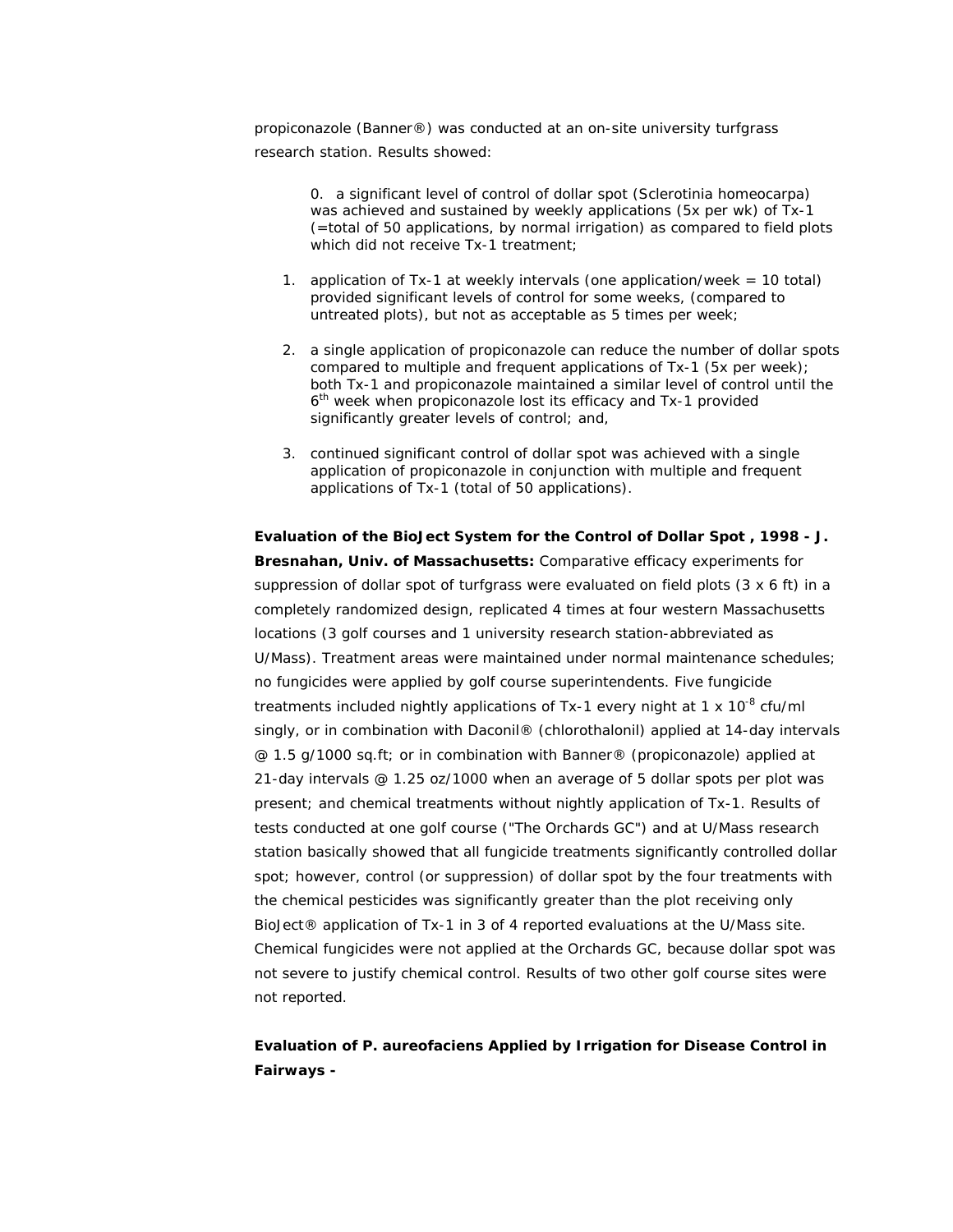*G. Hardebeck & Z. Reicher, Purdue Univ., IN:* The control (or suppression) of dollar spot, brown patch and Pythium diseases with Tx-1 applied through an irrigation system was investigated in a split block design with 3 replications at the university research station. The size of the plots was not provided; however, the main plots differentiated Tx-1 application and the subplots were comprised of combinations of chemical fungicide strategies and fertility rates. Results showed:

d. Tx-1 applications reduced the mean number of dollar spots per plot consistently on all 12 observation dates; significant differences were reported for 50% of the test dates. The higher N fertility rate also reduced dollar spot severity. Dollar spot pressure throughout the season required preventative, as well as curative chemical applications to Tx-1 treated and untreated plots.

- e. Tx-1 applications did not reduce brown patch (Rhizoctonia solani) severity; in fact, there was a statistically significant increase in brown patch due to bacterial application on Aug. 31. Nitrogen fertility had no significant effect on brown patch disease severity.
- f. There was no Pythium disease incidence during the test. Although it is too early to draw definite conclusions from the study, nightly application of Tx-1 through an irrigation system appears to significantly reduce the incidence of dollar spot on fairway height creeping bentgrass; it also appears that Tx-1 does not reduce the incidence of brown patch on fairway height colonial bentgrass.

Pseudomonas aureofaciens TX-1 alone appeared to give control of dollar spot disease of turf (Sclerotinia homeocarpa) similar to or slightly worse than the typical turf fungicides in these tests at university turf farms in Illinois and Maryland. TX-1 gave better dollar spot control than the fungicides at the first two disease determinations in Maryland and lower dollar spot disease incidence than Daconil plus Prostar or Thalonil in Illinois. The results were difficult to interpret due to the lack of statistical analysis in both tests and the low incidence of dollar spot disease in the Illinois location. Brown spot (Rhizoctonia solani) was also controlled by TX-1 similar to the fungicides examined. It appears that TX-1 in combination with fungicides improves the turf disease control activity of the fungicide.

#### **EPA Evaluation**

Based on these small plot field trials conducted in one season, it appears that Tx-1 applied through the Bioject® continuous fermentation system and routine irrigation has some efficacy for short term control of dollar spot on turf, provided that: disease pressure is not intense, and multiple and frequent (daily, in some cases) applications of Tx-1 are utilized in the disease management program. Collectively, results of these tests also show that this microbial product may be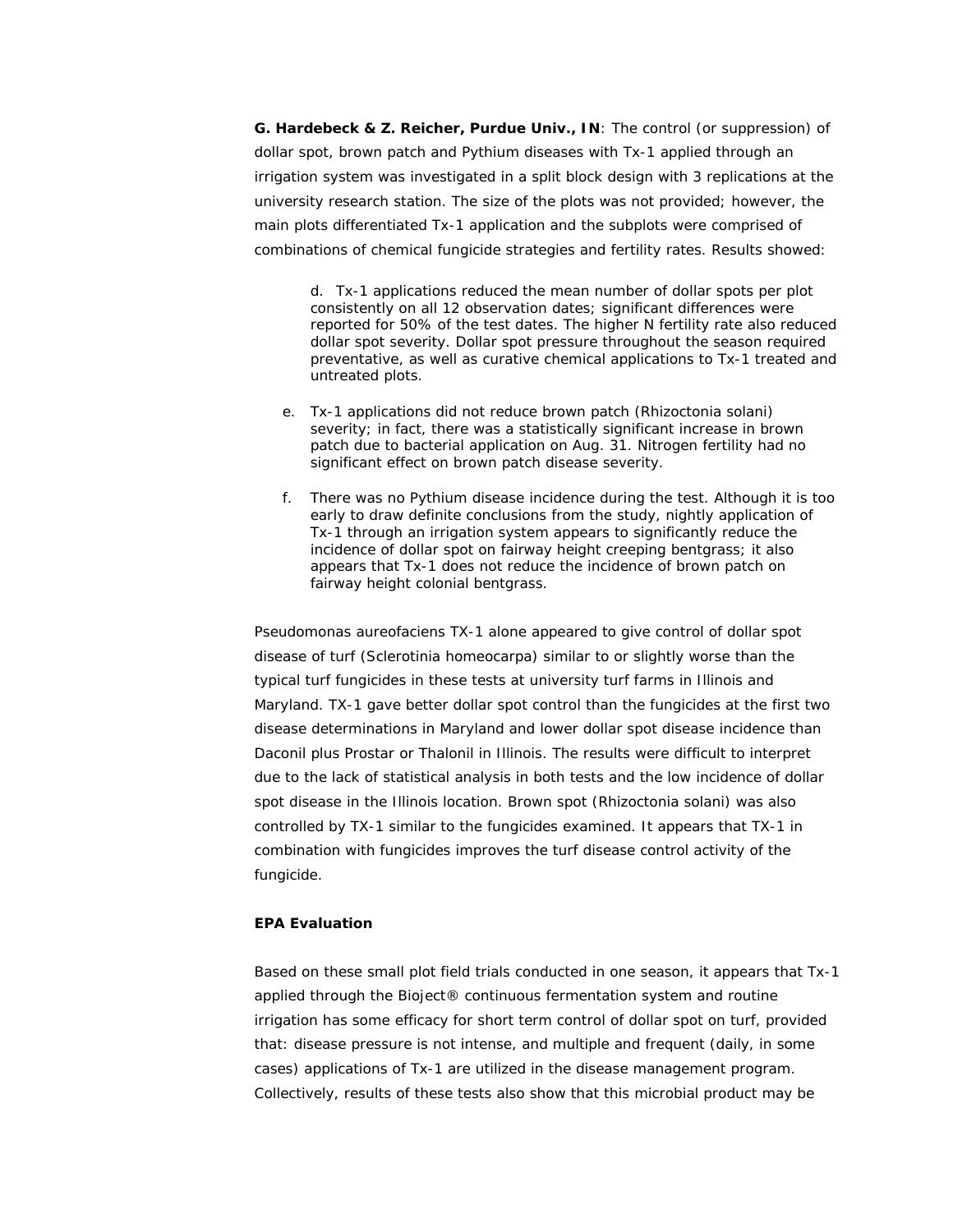integrated with chemical fungicides; and in certain circumstances, may reduce the number of chemical applications. A chemical reduction strategy, coordinated with fertility management and biopesticide application is at the discretion of the user. Application of Tx-1 did not control the "other" turf diseases; in fact, on one day in one study (Hardebeck and Reicher), there was a significant increase in brown patch due to bacterial application; and results regarding Pythium control were inconclusive.

Eco Soil Systems, Inc. did not provide any analysis, but noted that "[t]he data demonstrates that Tx-1 provides, in most situations, fungal control similar to chemical fungicides." Based upon the data submitted and the BPPD's evaluation, this conclusion appears overstated. Furthermore, as noted by Bresnahan (as cited in Nelson $(2)$ , efforts to apply microorganisms through irrigation systems have resulted in inconsistent performance. Obviously, the use of this technique may prove to be problematic during periods of rainfall when irrigation could prove to be detrimental, unless sufficient doses of the microbe are demonstrated to be delivered with small amounts of irrigation water.

#### **E. Public Interest Finding**

Information was submitted to substantiate a public interest finding for the intended uses of Pseudomonas aureofaciens Strain Tx-1 (Spotless®) on golf courses.

Tx-1 has been demonstrated to be at least somewhat efficacious in early season and/or low disease pressure situations for the control of dollar spot on high value ornamental turf. Therefore this product may potentially be used to replace some applications of certain registered chemical alternatives, some of which are considered higher risk than the candidate naturally occurring microbe. Furthermore, the use of Tx-1 may be of value to golf course superintendents who wish to rotate compounds to prevent the development of resistance.

Additionally, the proposed use as an injection into existing irrigation systems eliminates or reduces certain exposures related to mixer/loader/applicators, and offers advantages regarding fuel-savings and equipment maintenance (tractors and sprayers). Also, the method of application reduces potential problems as a result of sprayer cleanup and the disposal of equipment wash-waters normally associated with turf disease control.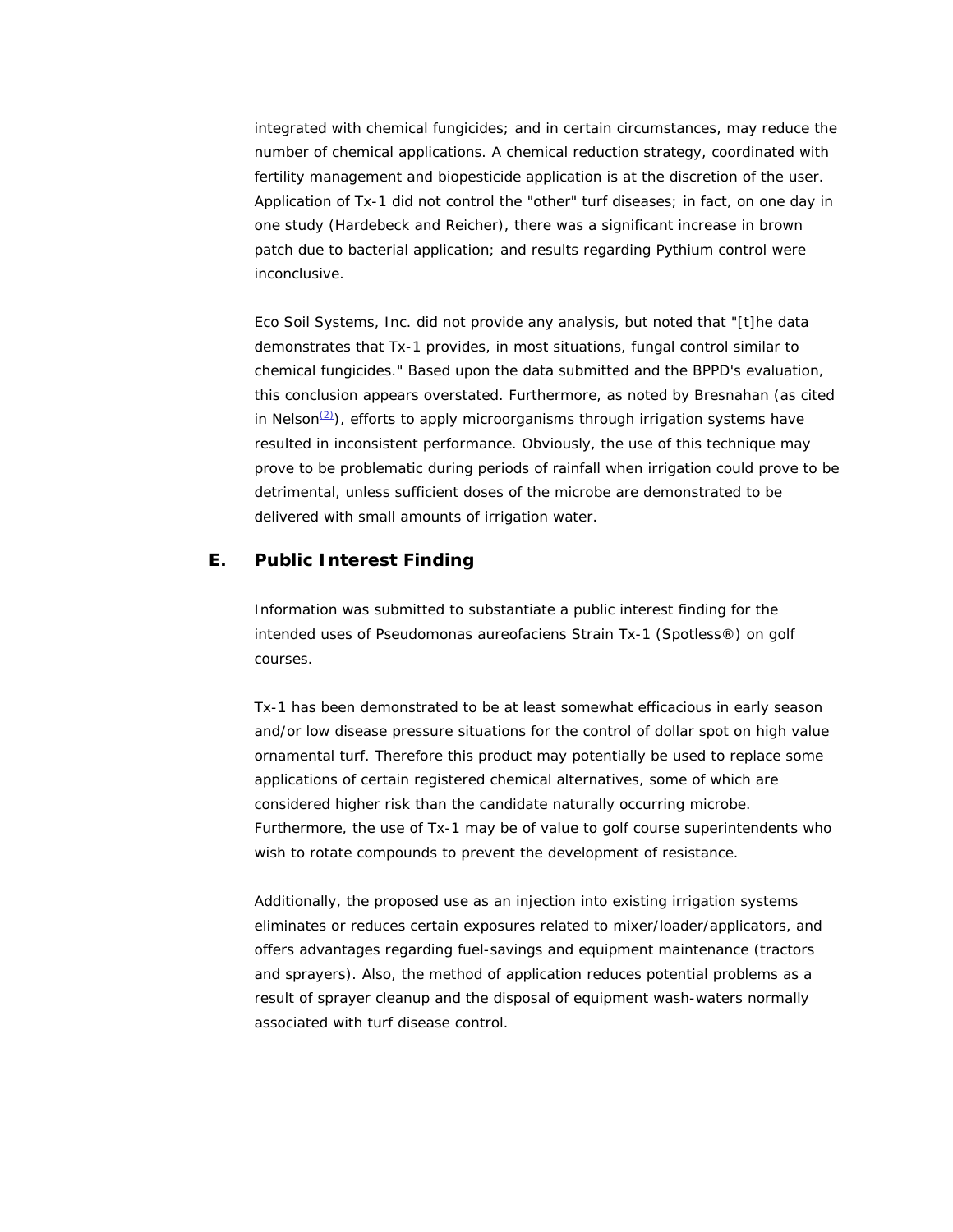Therefore, Tx-1 is considered to be in the public interest due to a) reduced toxicity (from certain registered alternatives), b) reduced applicator exposure to more toxic alternatives , and c) provide indirect savings to users.

IV.

#### **V. Risk Management/Registration Eligibility**

Pursuant to FIFRA section  $3(c)(7)(C)$ , EPA may conditionally register a new pesticide active ingredient if: 1) insufficient time has elapsed since the imposition of the data requirement for those data to be developed and all other required data have been submitted, 2) the use of the pesticide product during the period of the conditional registration will not cause any unreasonable adverse effect on the environment, and 3) the registration and use of the pesticide during the conditional registration is in the public interest. BPPD believes that all these criteria have been fulfilled.

The first criteria under FIFRA section  $3(c)(7)(C)$  mentioned above has been met since insufficient time has elapsed since the imposition of the data requirements. BPPD indicated that the application for registration failed the new active ingredient screen on December 17, 1997. However, we indicated in that letter that "[o]ur ongoing review of your bridging rationale will determine the adequacy of the toxicity/pathogenicity data cited. You must also address the honeybee toxicity/pathogenicity requirement via submission, citation, or adequate waiver request." It was not until BPPD's August 18, 1998 letter and accompanying reviews that Eco Soil Systems was made fully aware of the need of Tier I non-target organism studies using BioJect® output as the test substance.

The applicant has submitted or cited data to satisfy the second criterion for conditional registration under FIFRA 3(c)(7)(C) as mentioned above. The human health effects data and nontarget organism effects data are considered sufficient for the period of the conditional registration. These data demonstrate that no foreseeable human health hazards are likely to arise from the use of the product and that ecological effects during the limited two-year registration are not expected to be significant. In view of these minimal risks and the benefits, BPPD believes that the use of the product during the limited period of the conditional registration will not cause any unreasonable adverse effects.

Although the data with respect to this particular new active ingredient is satisfactory, it is not sufficient to support an unconditional registration under FIFRA 3(c)(5). Additional data is necessary to evaluate the risk posed by the continued use of this product. BPPD recommends imposing the data requirements specified earlier in this Registration Eligibility Document in the ecological effects section.